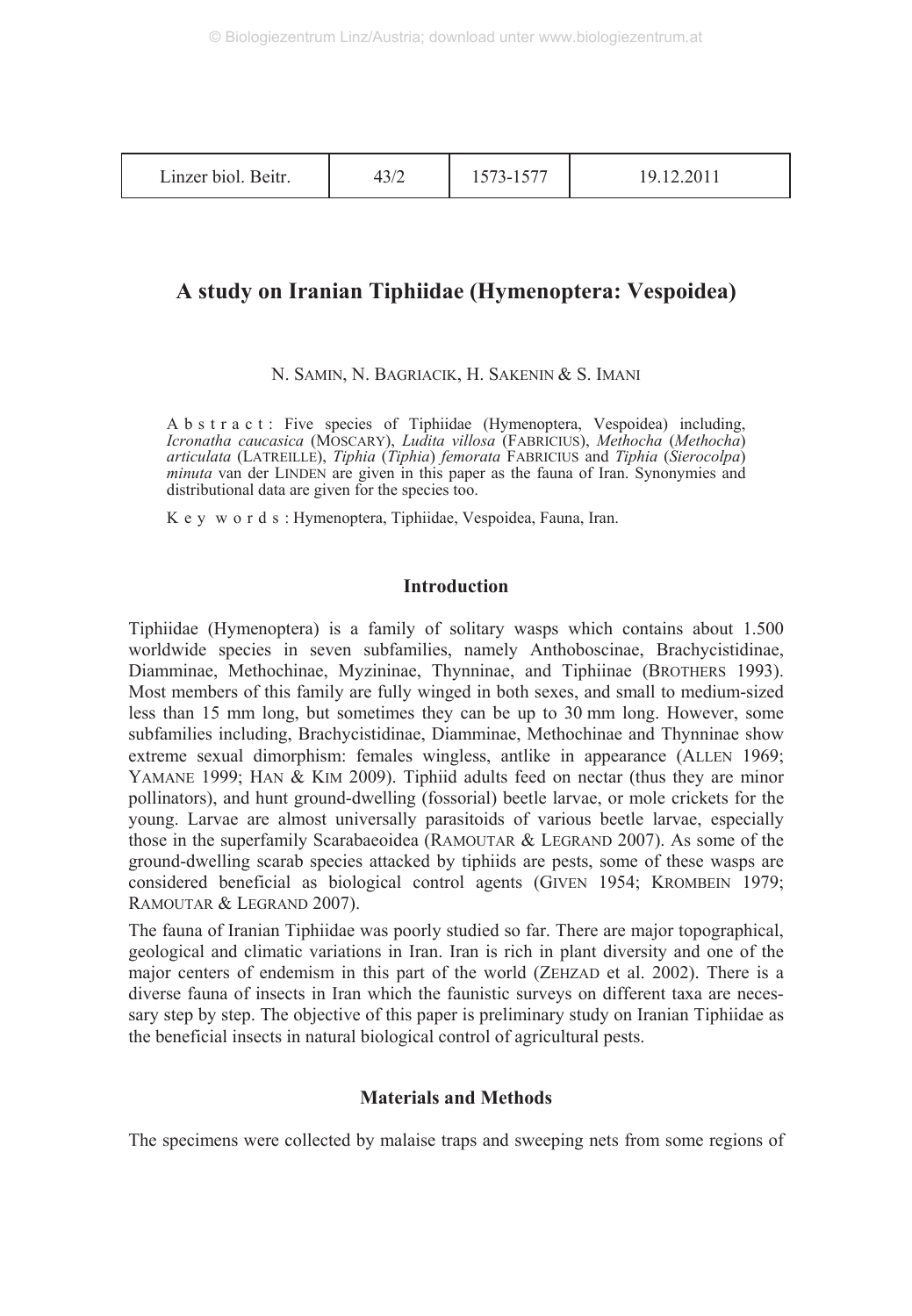Iran. Some specimens of insect collections of different universities (Qaemshahr and Tehran Science & Research Branches) were checked too. The information concerning specific name, describer and description date, locality, altitude (in brackets) and date of collection, and number of species was given. In this paper, classification and nomenclature and also synonymies and distributional data of Tiphiidae suggested by NAGY (1967), ALLEN (1972), ARBOUW (1985), BROTHERS (1993), GORBATOVSKY (1995) and YILDIRIM & BARTALUCCI (2009) have been followed.

#### **Results**

A total of five species of Tiphiidae from four genera (*Icronatha*, *Ludita*, *Methocha* and *Tiphia*) are listed in this paper. The list of species together with the synonymies and distributional data are given below.

#### **Subfamily Methochinae**

#### **Genus** *Methocha* **LATREILLE 1804**

#### *Methocha* **(***Methocha***)** *articulata* **(LATREILLE 1792)**

- S y n o n y m y : *Mutilla articulata* LATREILLE, 1792: 100. *Methocha articulata* (LATREILLE): LATREILLE, 1804: 269; AGNOLI, 2005: 37, confirmed the valid name of *articulata* against accepted name of *ichneumonides*, and provide detailed synonymic lists].
- M a t e r i a l : West Azarbayjan province: Maco  $(1730 \text{ m})$ ,  $2 \text{ q}$ , September 2003. Kordestan province: Bijar (1746 m), 1  $\varphi$ , 1  $\delta$ , July 2005. Hamadan province: Hamadan (2056 m), 2  $\varphi$   $\varphi$ , 1  $\delta$ , October 2007.

D is t r i b u t i o n o u t s i d e I r a n : Transpalaearctic: North Africa, Europe, Russian Far East.

### **Subfamily Tiphiinae**

### **Genus** *Icronatha* **NAGY 1967**

#### *Icronatha caucasica* **(MOSCARY 1883)**

S y n o n y m y : *Tiphia caucasica* MOSCARY 1883. *Icronatha caucasica* NAGY 1975.

M a t e r i a l : Hamadan province: Hamadan (2056 m),  $1\degree$ , August 2006.

D is tribution outside I ran: South Eastern Europe and Turkey.

#### **Genus** *Ludita* **NAGY 1967**

#### *Ludita villosa* **(FABRICIUS 1793)**

S y n o n y m y : *Tiphia villosa* FABRICIUS 1793. *Ludita morio* NAGY 1969. *Ludita villosa* van ACHTERBERG 1983.

M a t e r i a l : Mazandaran province: Behshahr  $(57 \text{ m})$ ,  $2 \varphi$ , May 2007.

D is t r i b u t i o n o ut s i d e I r a n : Western Palaearctic Region, from NW Africa and Europe to Turkey.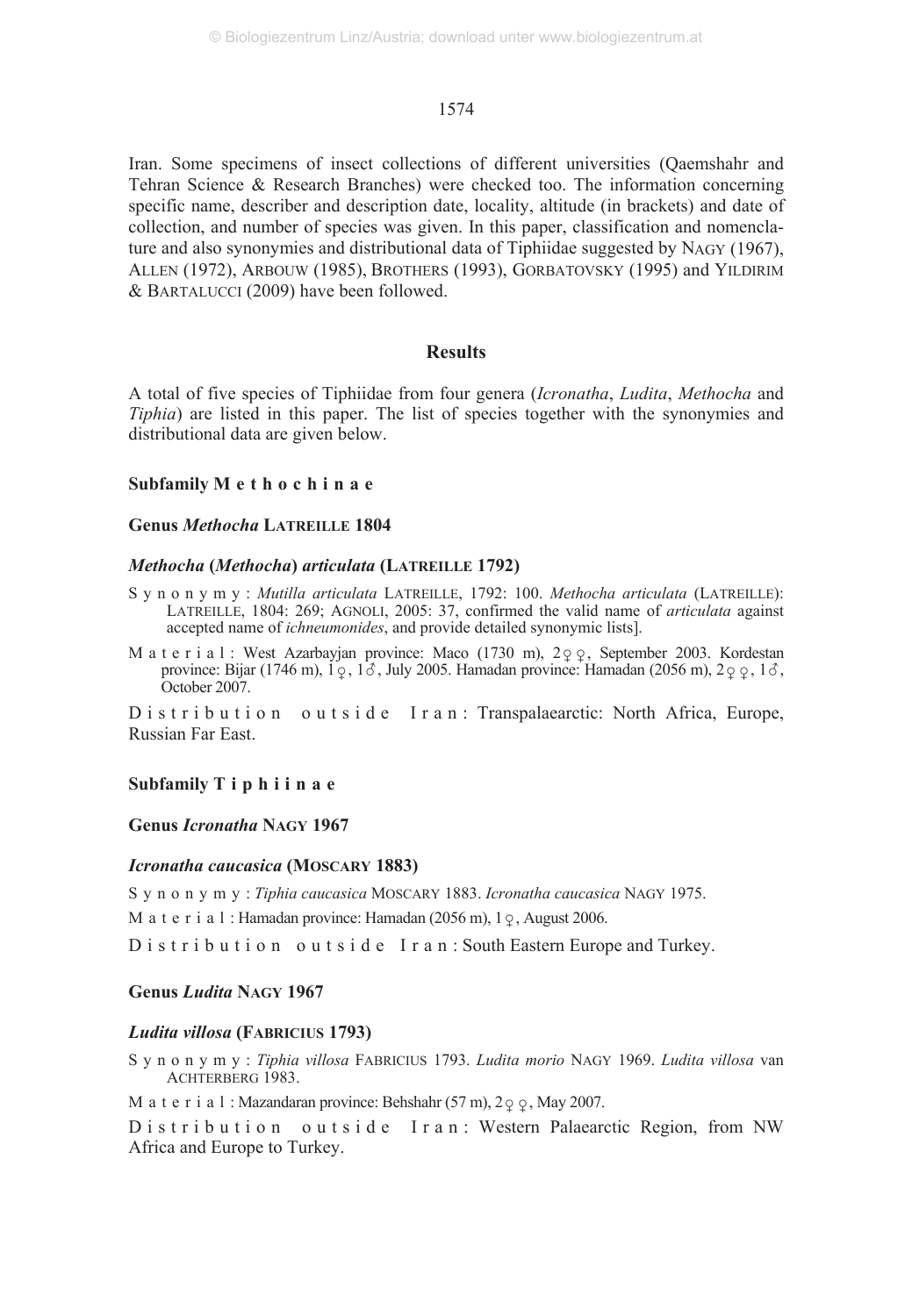#### **Genus Tiphia FABRICIUS 1775**

#### **Subgenus** *Tiphia* **FABRICIUS 1775**

### *Tiphia* **(***Tiphia***)** *femorata* **FABRICIUS 1775**

- Synonymy: *Tiphia ater* KLUG 1810. *T.* = *infima* TOURNIER 1889. *T. lativentris* TOURNIER 1889. *T. nigripes* COSTA 1858. *T. palmipes* SCHRANK 1781. *T. pilipennis* KLUG 1808. *T. rufipes* COSTA 1858. *T. rugosa* TOURNIER 1889. *T. tournieri* DALLA TORRE 1891.
- M a t e r i a l : Isfahan province: Najaf-Abad (1565m),  $2\varphi$ ,  $1\delta$ , October 2004. Mazandaran province: Ramsar (23 m), 1  $\varphi$ , August 2005. East Azarbayjan province: Arasbaran (847 m), 3  $\varphi$ , 2  $\delta$ , August 2007.

D i s t r i b u t i o n o u t s i d e I r a n : Europe: Albania, Armenia, Austria, Belgium, Bulgaria, Czech Republic, Denmark, Finland, France, Germany, Great Britain, Greece, Hungary, Italy, Netherlands, Norway, Poland, Portugal, Romania, Russia, Slovakia, Spain, Sweden. Outside Europe: West and South Siberia, Kazakhstan, Kyrghyzstan, Tadjikistan, Mongolia, N. Africa.

#### **Subgenus** *Sierocolpa* **NAGY 1967**

#### *Tiphia* **(***Sierocolpa***)** *minuta* **van der LINDEN 1827**

Synonymy: *Tiphia rufipes* DUSMET & ALONSO 1930. *T. unicubitalis* KISS 1915.

M a t e r i a l : East Azarbaijan province: Arasbaran (765 m), 19, July 2004. Ardabil province: Germy (764 m),  $1\degree$ , June 2007.

D i s t r i b u t i o n o u t s i d e I r a n : Albania, Armenia, Belgium, Czech Republic, Denmark, Finland, France, Germany, Great Britain, Hungary, Ireland, Italy, Netherlands, Poland, Portugal, N and S Russia, Slovakia, Spain, Sweden, West and South Siberia, Russian Far East.

#### **Discussion**

This is the first study on fauna of Iranian Tiphiidae which contains a few samplings in some regions of Iran. Actually this work was based on a few samples collected in some small areas of Iranian territory and only five species were collected in this research, but many other tiphiid species is expected to be discovered in Iran. Several regular samplings must be conducted in different regions of Iran for determining the fauna of Iranian Tiphiidae perfectly. On the other hand, some of the tiphiid wasps have efficient role in biological control of scarab beetles (Scarabaeidae) which conservation of these beneficial insects must be considered by the researchers especially in insectisides' application on the agricultural pests (ROGERS & POTTER 2003, 2004).

# **Acknowledgments**

We are grateful to Dr. M.B. Bartalucci of Italy, Dr. J.K. Kim of South Korea and Dr. L.S. Kimsey of USA for their helps in providing the necessary data and resources. Also, the authors are indebted to Dr. H. Ghahari for editing the manuscript and loaning some specimens. The research was sup-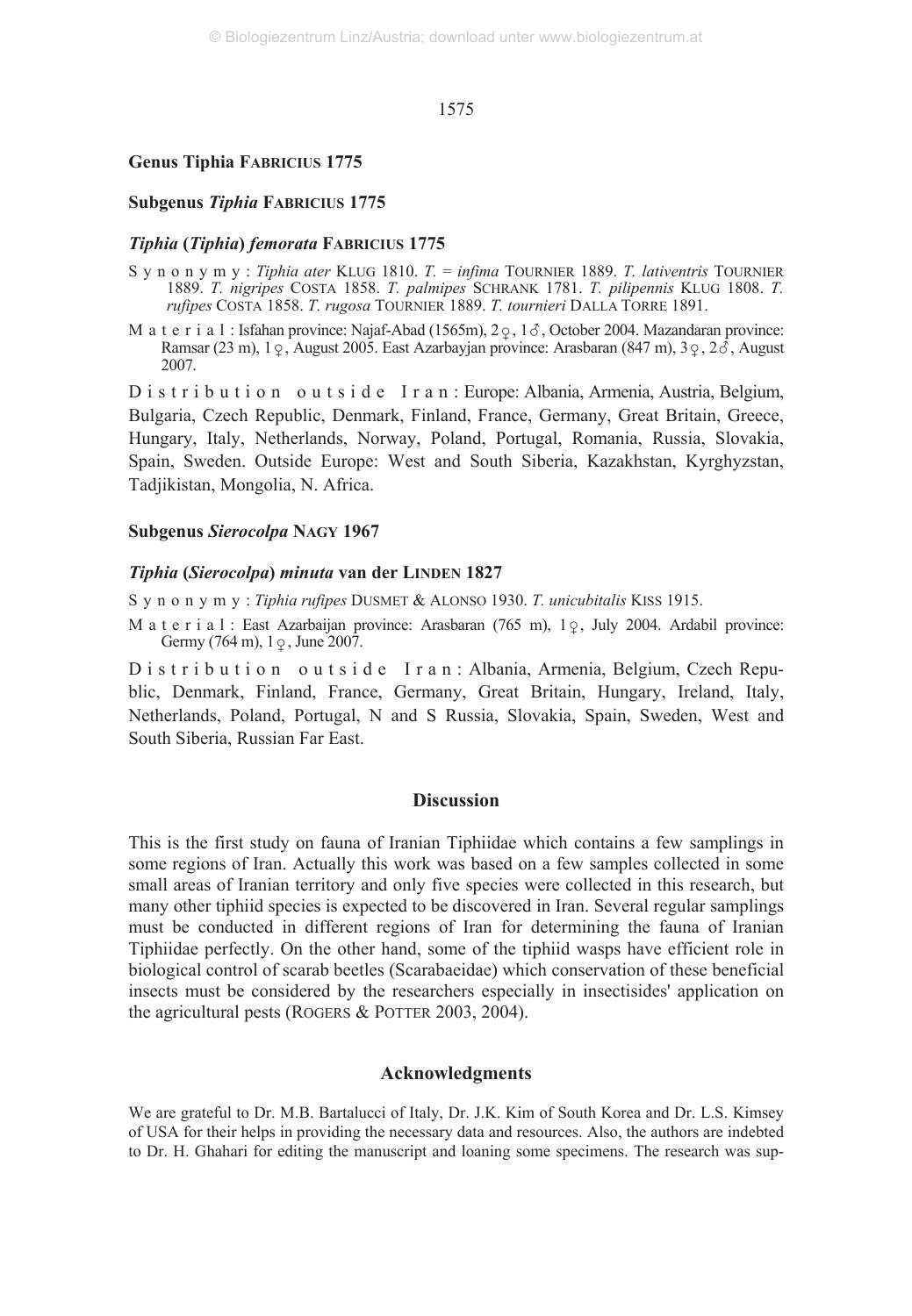ported by Young Researchers Club of Islamic Azad University (Tehran Science and Research Branch), Qaemshahr Islamic Azad University, and Niğde University of Turkey.

#### **Zusammenfassung**

Die fünf Tiphiidae-Arten *Icronatha caucasica* (MOSCARY), *Ludita villosa* (FABRICIUS), *Methocha* (*Methocha*) *articulata* (LATREILLE), *Tiphia* (*Tiphia*) *femorata* FABRICIUS and *Tiphia* (*Sierocolpa*) *minuta* van der LINDEN wurden für die Fauna des Irans nachgewiesen. Neben Angaben zur Synonymie wurden Hinweise zur Verbreitung gegeben.

## **References**

- AGNOLI G.L. (2005): The genus *Methocha* in Europe: a discussion on taxonomy, distribution and likely origin of its known species and subspecies (Hymenoptera, Tiphiidae, Methochinae). — Bulletin of Insectology **58**: 35-47.
- ALLEN H.W. (1969): Redescriptions of types of Tiphiinae from Asia, Africa, Oceania in the British Museum (NH) and at  $Ox$  for University.  $-$  Transactions American Entomological Society **95**: 353-438.
- ALLEN H.W. (1972): A Monographic Study of the Subfamily Tiphiinae (Hymenoptera: Tiphiidae) of South America. — Smithsonian Contribution Zoology **113**: 1-76.
- ARBOUW G.J. (1985): Pars. 17. Subfamily Tiphiinae. In: Hymenopterorum Catalogus (Nova Editio). W. Junk, Amsterdam, pp. 24-135.
- BROTHERS D.J. (1993): Key to subfamilies of Tiphiidae, pp. 178-186. In: GOULET H. & J.T. HUBER (eds), Hymenoptera of the world: An identification guide to families. Agriculture Canada Research Branch, Monograph No. 1894E, 668 pp.
- GIVEN B.B. (1954): A catalogue of the Thynninae (Tiphiidae, Hymenoptera) of Australia and adjacent areas. — Wellington, 89 pp.
- GORBATOVSKY V.V. (1995): Family Tiphiidae, pp. 196-202. In: LELEJ A.S., KUPIANSKAYA A.N., KURZENKO N.V. & P.G. NEMKOV (eds.), Key to the insects of the Russian Far East. Vol. IV. Neuropteroidea, Mecoptera, Hymenoptera. Part 1. St. Petersburg, Nauka. [In Russian].
- HAN S.P. & J.K. KIM (2009): Taxonomic Review of the Family Tiphiidae (Hymenoptera: Vespoidea) in South Korea. — Animal Cells and Systems **13**: 247-263.
- KROMBEIN K.V. (1979): Studies in the Tiphiidae, XII. A new genus of Methochinae with notes on the subgenera of *Methocha* LATREILLE (Hymenoptera Aculeata). — Proceedings of the Entomological Society of Washington **81**: 424-434.
- NAGY C.G. (1967): Systematisches Studium der Tiphiiden Rumäniens (Hymenoptera, Tiphiidae). — Reichenbachia **8**: 175-204.
- RAMOUTAR D. & A. LEGRAND (2007): Survey of *Tiphia vernalis* (Hymenoptera: Tiphiidae) a parasitoid wasp of *Popillia japonica* (Coleoptera: Scarabaeidae) in Connecticut. — Florida Entomologist **90**: 780-782.
- ROGERS M. & D.A. POTTER (2003): Effects of spring imidacloprid application for white grub control on parasitism of Japanese beetle (Coleoptera: Scarabaeidae) by *Tiphia vernalis* (Hymenoptera: Tiphiidae). — J. Economic Entomology **96**: 1412-1419.
- ROGERS M. & D.A. POTTER (2004): Potential for sugar sprays and flowering plants to increase parasitism of white grubs by Tiphiid wasps. — Environmental Entomology **33**: 1-9.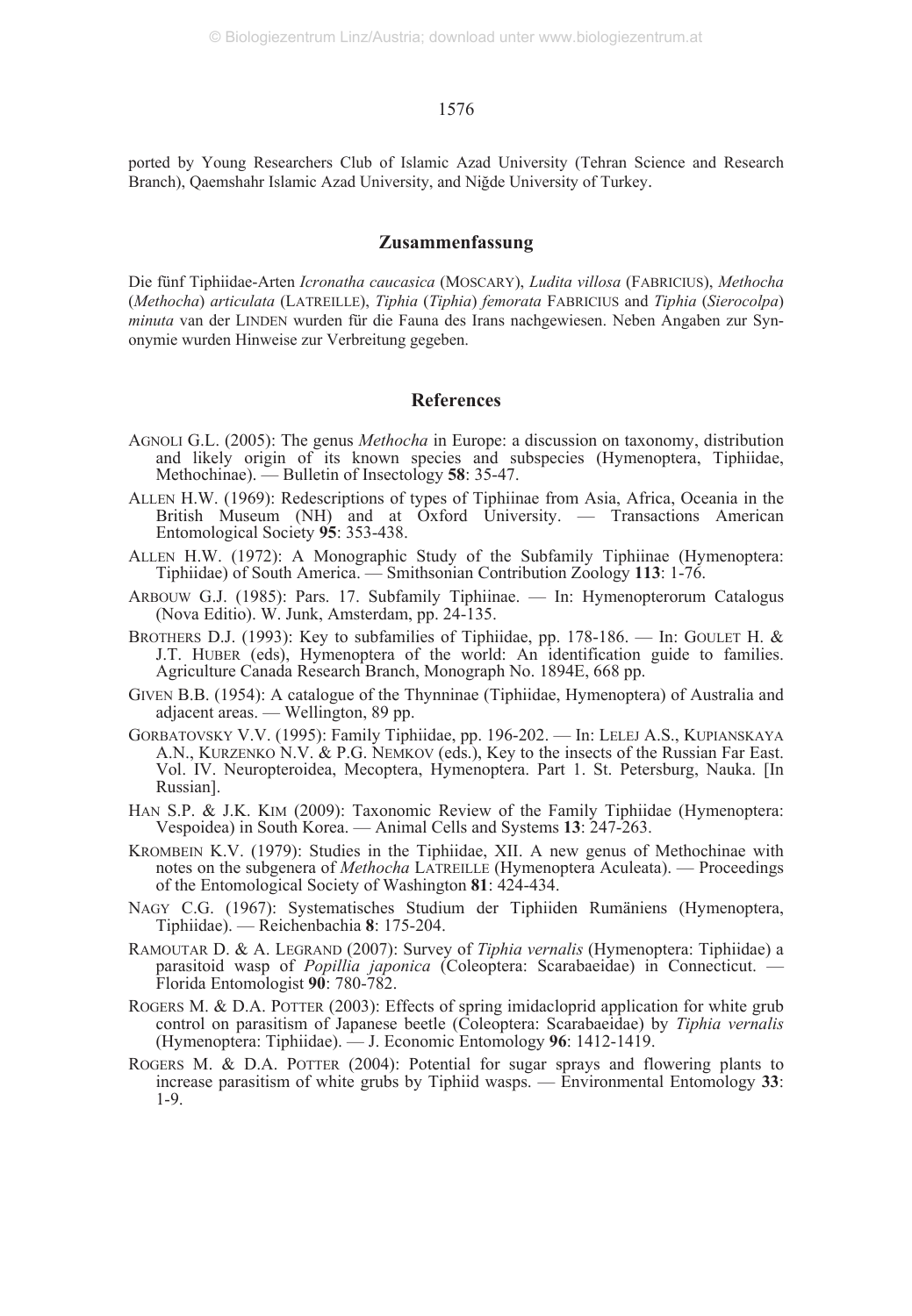- YAMANE S.K. (1999): Family Tiphiidae, pp 401-411. In: YAMANE S.K., IKUDOME S. & M. TERAYAMA (eds), Identification guide to the Aculeata of the Nansei Islands, Japan. Hokkaido University Press, Sapporo.
- YILDIRIM E. & M.B. BARTALUCCI (2009): Tiphiidae (Hymenoptera, Aculeata) of Turkey. Linzer biologische Beiträge **41** (2): 2051-2065.
- ZEHZAD B., KIABI B.H. & H. MADJNOONIAN (2002): The natural areas and landscape of Iran: an overview. — Zoology in the Middle East **26**: 7-10.
- Addresses of the authors: Najmeh SAMIN Young Researchers Club, Science and Research Branch Islamic Azad University, Tehran, Iran E-mail: n\_samin63@yahoo.com

Nil BAGRIACIK Niğde University, Faculty of Science and Art Department of Biology, 51100 Niğde, Turkey E-mail: bagriacik@hotmail.com

# Hamid SAKENIN Department of Plant Protection, Qaemshahr Branch Islamic Azad University, Mazandaran, Iran E-mail: hchelave@yahoo.com

Sohrab IMANI Department of Entomology, Science and Research Branch Islamic Azad University, Tehran, Iran E-mail: sohrabimani@yahoo.com